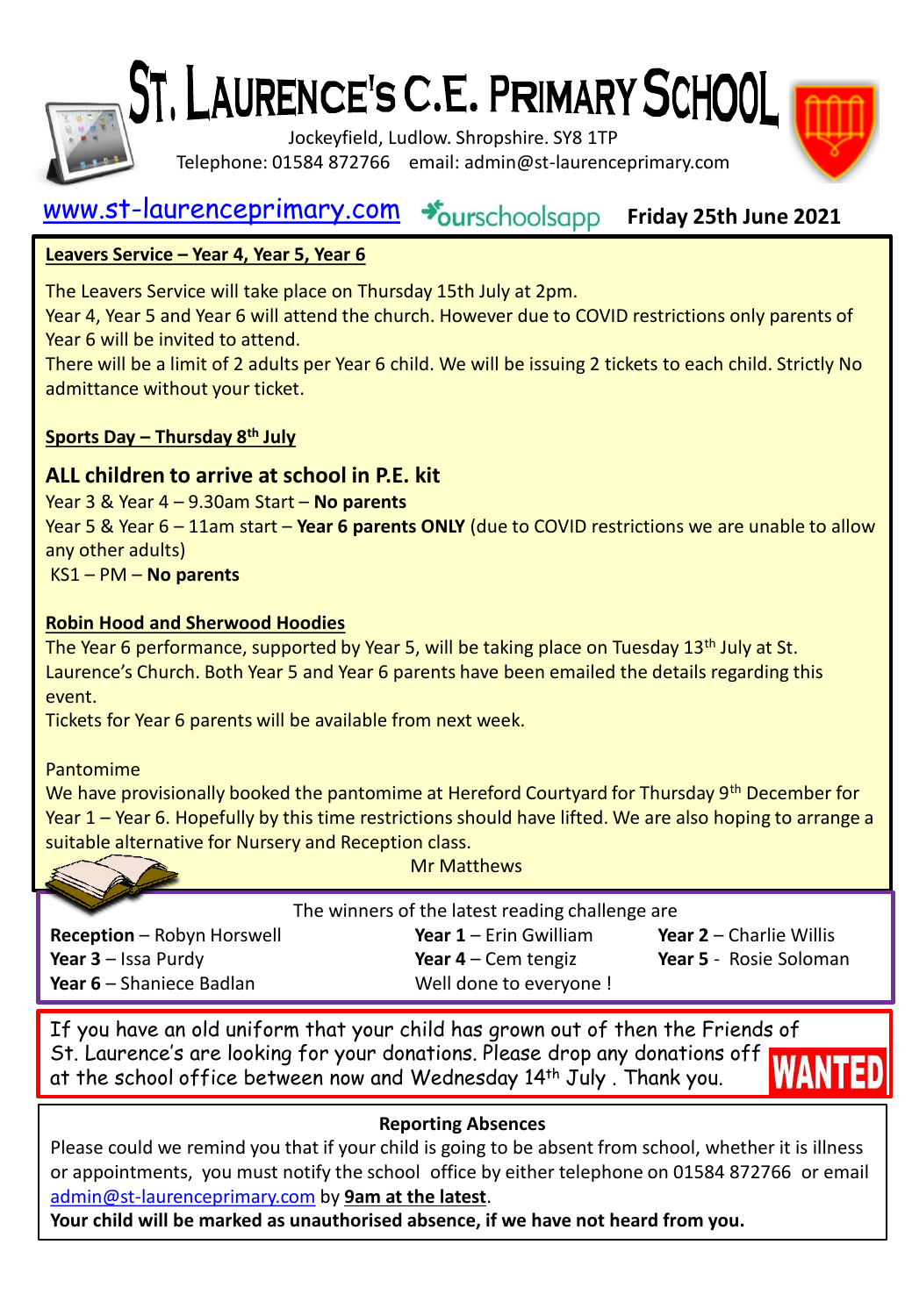

**Love Tennis ! Friday 2nd July**

Ball Boy Pie, Tennis Ball Pizza (Pizza with meatball) Vegetarian Tennis Ball Pizza (with quorn ) Served with Potato waffles, baked beans & Peas

Followed by Jam & cream scone, tennis ball cookie, fresh fruit salad or yogurt.

**American independence Day Monday 5th July**

The New Yorker (sausage in a roll with fried onions & tomato sauce)

The Manhattan (vegetarian sausage in a roll with fried onions & tomato sauce)

Hickory Chicken (chicken breast marinated in a hickory sauce with bacon & cheese topping) Thin Fries, sweetcorn, baked beans & coleslaw

Followed by waffles with warm toffee sauce and slice of strawberry Chocolate fudge brownie, fruit salad or yogurt

#### **MOBILE PHONES**

Children should NOT be bringing mobile phones in to school. Any child who is found with a mobile phone will have the phone confiscated. Mobile phones are only allowed in exceptional circumstances - phones will need to be handed in to the office first thing in the morning and collected last thing at night and accompanied by a parental note explaining why it is necessary.

### **Diary Dates 2021**

| June                                                       |                                                                             |  |  |  |
|------------------------------------------------------------|-----------------------------------------------------------------------------|--|--|--|
| 28 <sup>th</sup>                                           | Stottesdon Trip - Year 5                                                    |  |  |  |
| 28 <sup>th</sup>                                           | Nursery - Pirate day                                                        |  |  |  |
| 29th                                                       | Museum in to Year 4 AM                                                      |  |  |  |
| 30 <sup>th</sup>                                           | Year 1 & Year 2 Safari Park trip                                            |  |  |  |
|                                                            |                                                                             |  |  |  |
| July                                                       |                                                                             |  |  |  |
| 1 <sup>st</sup>                                            | Year 4 Discovery Centre                                                     |  |  |  |
| 1 <sup>st</sup>                                            | Nursery Beach Day                                                           |  |  |  |
| 6 <sup>th</sup>                                            | Nursery Physical Fun day                                                    |  |  |  |
| 8 <sup>th</sup>                                            | SPORTS DAY - Year 6 Parents Only                                            |  |  |  |
| 8 <sup>th</sup>                                            | Friends of St. Laurence - Lolly sale                                        |  |  |  |
| gth                                                        | Reserve Sports Day                                                          |  |  |  |
| <b>gth</b>                                                 | <b>Nursery Forest trip</b>                                                  |  |  |  |
| 12 <sup>th</sup>                                           | KS2 dress rehearsal                                                         |  |  |  |
| 13 <sup>th</sup>                                           | KS2 Performance - Robin Hood Ludlow Assembly Rooms - Year 6<br>parents only |  |  |  |
| 15 <sup>th</sup>                                           | Leavers Assembly at St Laurence's Church - Year 6 parents only              |  |  |  |
| 16 <sup>th</sup>                                           | Muddy Puddles - Year 6                                                      |  |  |  |
| 19 <sup>th</sup>                                           | Ironbridge Rafting - Year 6                                                 |  |  |  |
| 20 <sup>th</sup>                                           | Carding Mill Valley - Year 6                                                |  |  |  |
| 20 <sup>th</sup> July - School closes at 3.30pm for Summer |                                                                             |  |  |  |
| 28 <sup>th</sup> September - Bags2 school collection       |                                                                             |  |  |  |
| (Save all your unwanted clothes, shoes, curtains & towels) |                                                                             |  |  |  |